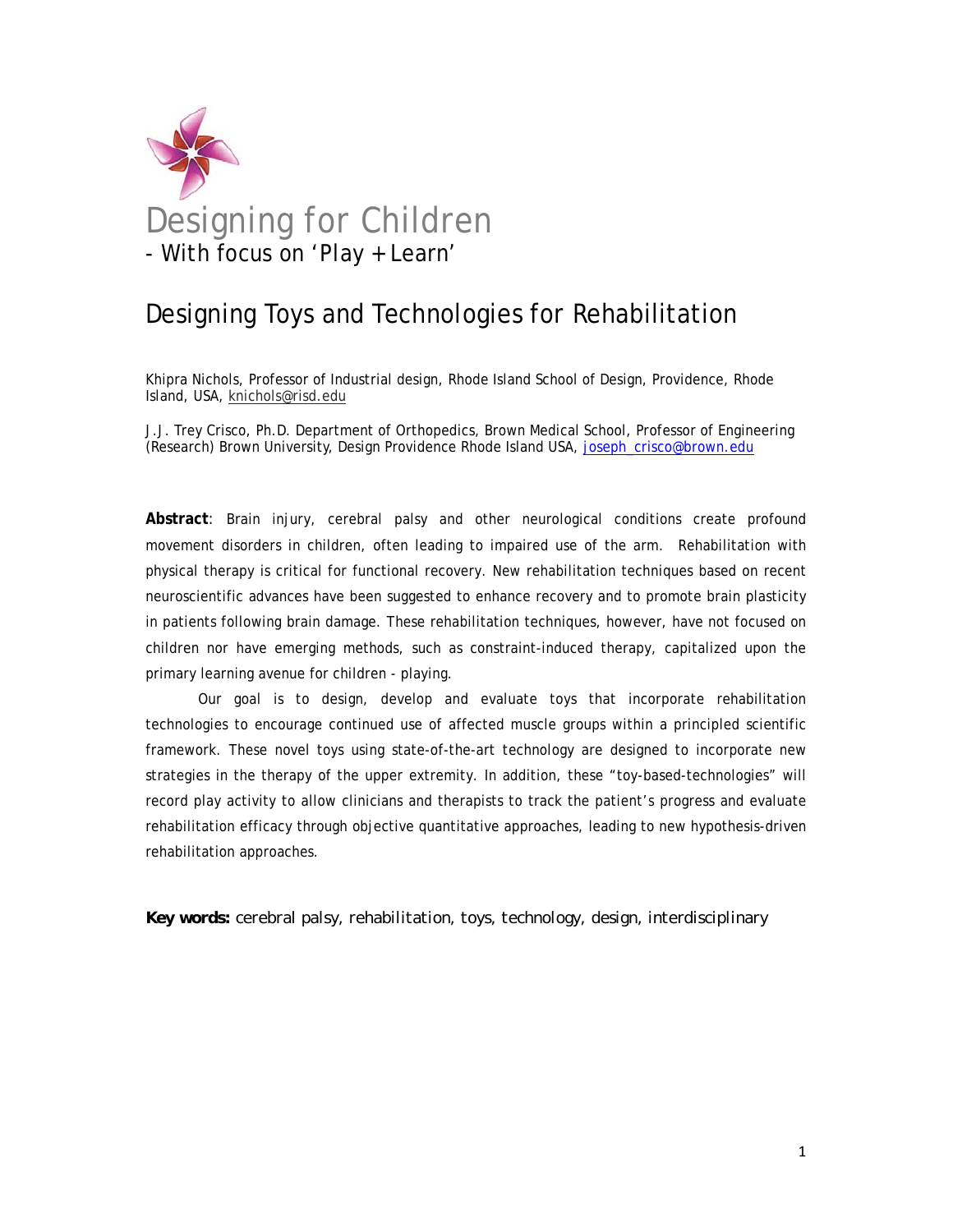#### **1. Introduction**

The premise of this project is that increased therapy in the form of play, targeted to the affected muscle groups with the possibility of neuro-feedback, will provide greater long lasting functional recovery in the pediatric population. An additional goal for this project is to design, develop, and prototype a line of toys and related technologies, evaluate their use, and collect pilot data necessary to obtain ongoing project funding. The innovations developed through this project have the potential to substantially enhance and provide a scientific base for developing and implementing rehabilitation therapies in children, and to improve the quality of life, self-care, and independence of children with disabilities.

The Designing Toys and Technologies for Rehabilitation project, with an unique collaboration of scientists, clinicians, designers and engineers from Rhode Island and Hasbro Children's Hospital, Brown University, Rhode Island School of Design, Afferent Corporation, and Bay Computing Associates, began as a collaborative design studio course taught in the fall of 2006 between Brown University Engineering department and the Rhode Island School of Design, Industrial Design Department. Midway through the semester we decided to apply for a grant in order to expand and continue the development of this concept beyond the classroom. We applied for and won a RHODE ISLAND RESEARCH ALLIANCE RHODE ISLAND SCIENCE AND TECHNOLOGY COUNCIL (STAC) Grant, which went into effect starting January of 2007. This report highlights the dynamic, interdisciplinary design process that preceded the initiation of clinical studies.

#### **2. Method:**

#### **THE BROWN/RISD TOYS FOR REHABILITATION STUDIO, FALL 2006**

#### **TOYS for REHABILITATION Course Summary Fall 2006**

**Instructors:** J.J. Trey Crisco, Ph.D. and Khipra Nichols, B.I.D

**Clinical Advisor:** Karen Kerman, M.D.

#### **Teaching Assistants:** Adam Geremia and Tonia Hsieh, Ph.D.

This Design Studio combines, Industrial Design, Rhode Island School of Design and EN 193 S04, Division of Engineering, Brown University, and has been offered each year since 1996. It is meant to unite the culture of industrial design at RISD with that of engineering at Brown University as a way of introducing each to the other's methodologies. This ongoing relationship was the brainchild of the late Professor Ken Hunnibell of RISD's Industrial Design Department.

During the summer of 2006 J.J. Trey Crisco, Ph.D. Professor, Department of Orthopedics, Brown Medical School and I, Khipra Nichols RISD ID, were shaping the course around an idea proposed by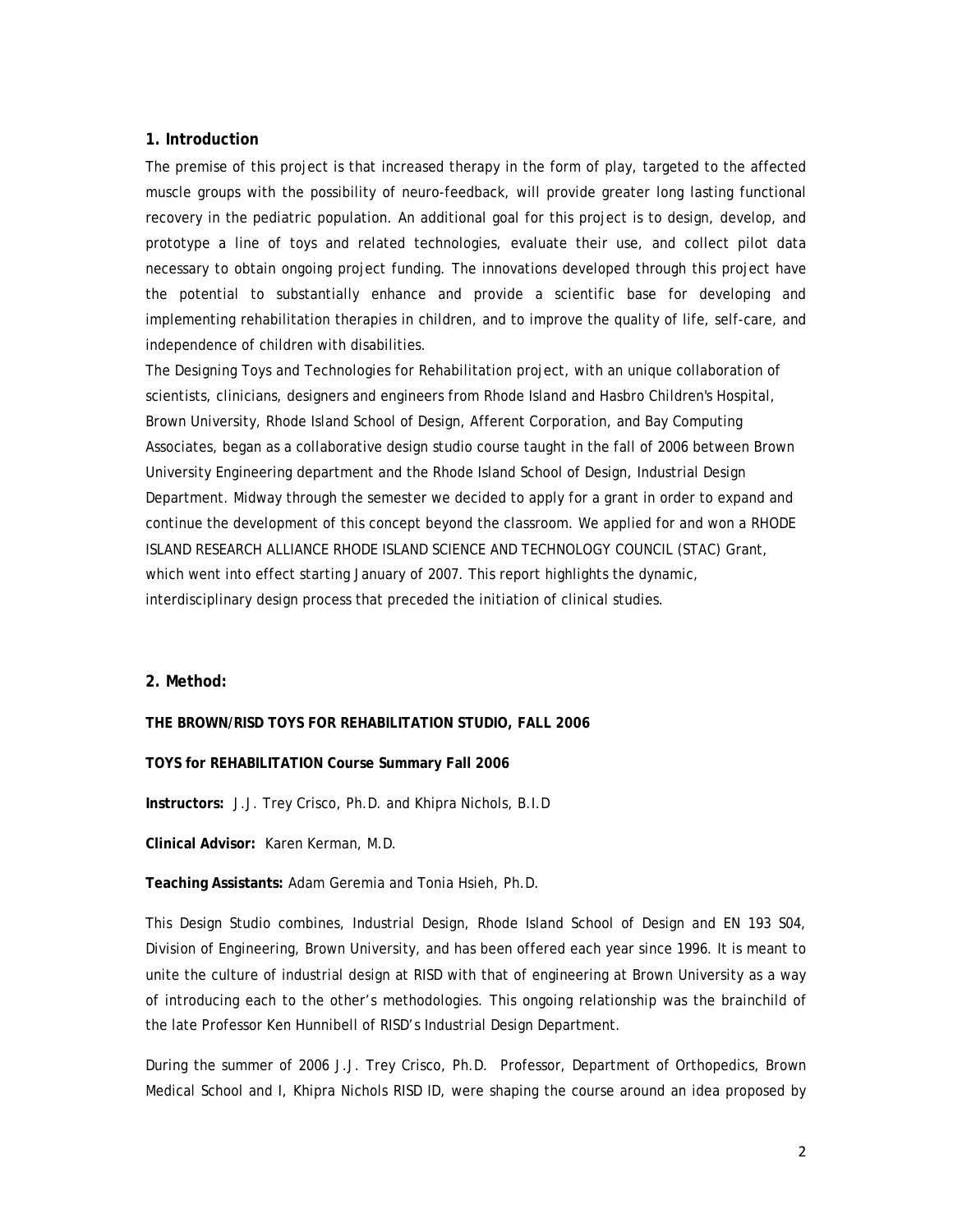Dr. Karen Kerman, Head of Pediatrics at Hasbro Children's Hospital in Providence RI. Her thoughts are paraphrased in the course mission of the course overview as stated below:

### **2.1 Course Mission:**

To develop novel toys designed to promote and measure recovery of function in children with movement disorders resulting from brain injury, cerebral palsy and other neurological conditions leading to impaired use of the arm. New rehabilitation techniques have been suggested to enhance recovery of function and brain plasticity in patients following brain damage. The goal is to create new kinds of toys and related products designed to help facilitate upper extremity rehabilitation while recording data that helps clinicians and therapists track the patient's progress.

#### **2.2 Course Overview:**

**Phase 1**: 9-14 to 10-5 Concept and Sketch Model Development **Phase 2**: 10-5 to 10-31 Technology and, Human Factors Studies, Field Testing **Phase 3:** 10-31 to 12-7 Final Design and Prototyping

#### **2.3 Course Goals:**

This multidisciplinary studio focused on the development of novel toys designed to promote recovery of function in children with movement disorders. New rehabilitation techniques have been suggested to enhance recovery of function and brain plasticity in patients following brain damage. The goal was to bring engineering and ID students together to create new kinds of toys and related products designed to help facilitate rehabilitation while recording data that helps therapists track the patient's progress. The studio combined concepts from clinical medicine, bioengineering and industrial design to create and test interactive toys to enhance participation and measure performance changes quantitatively. Students worked in groups of 3 or 4 and each group created 2 final designs. These groups are interdependent and semi-permeable, in that they share research information and assist each other in a non-competitive spirit. I have found this approach to be a very efficient way to generate a high level of dynamism and enthusiasm while fostering constructive cooperation. The following is a brief description of each of the student groups' final toy prototype: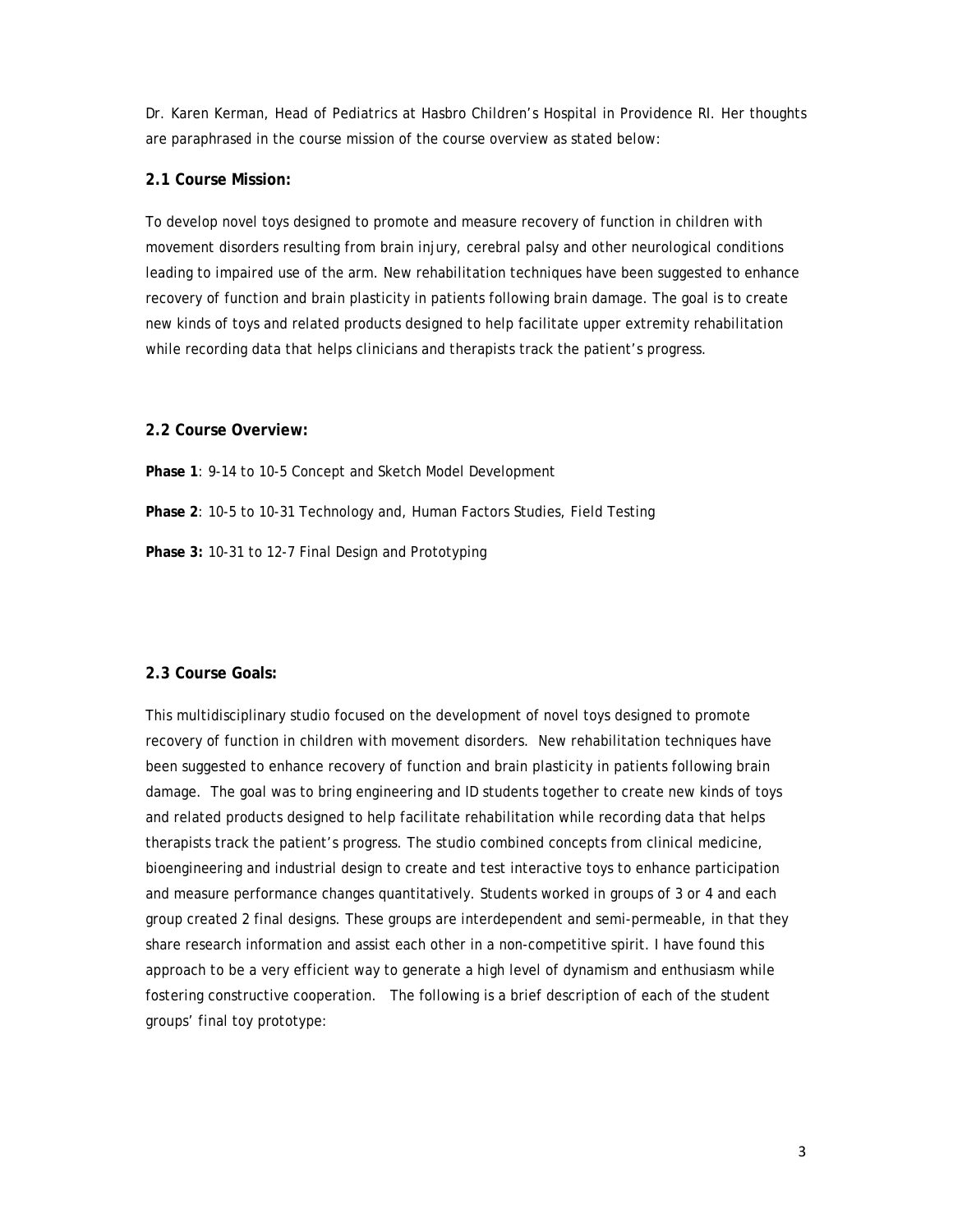## **2.4 The Toys**



# Figure.1 Sleevies and Zoo Shoes



# **Students:** Melissa Armstrong and Margaret Middleton

#### **Toy Name:** Sleevies

**Play:** Sleevies may be placed on either forearm of children with upper extremity disorders. Play modules of various themes are attached to bracelike structure.

**Rehabilitation Goals:** Encourages fine and gross use of affected upper extremity. Designed as a play alternative to immobilization of the unaffected limb in constraint-induced therapy, a therapy newly demonstrated to be an effective rehabilitation technique for children.

**Electronics and Data Acquisition:** Play activity recorded.

**Students:** Melissa Armstrong and Margaret Middleton**Toy Name:** Zoo Shoes **Play:** Fun walking shoes.

**Rehabilitation Goals:** Sole angulation induces dorsal flexion to help stretch posterior structures of the lower limb. Positive audio/visual feedback for heelto-toe gait can also be provided

**Electronics and Data Acquisition:** Heel and toe elastic contact sensors. Number of heal-to-toe, toe only, etc. gait cycles are documented. Data can be used in real time for positive gait feedback.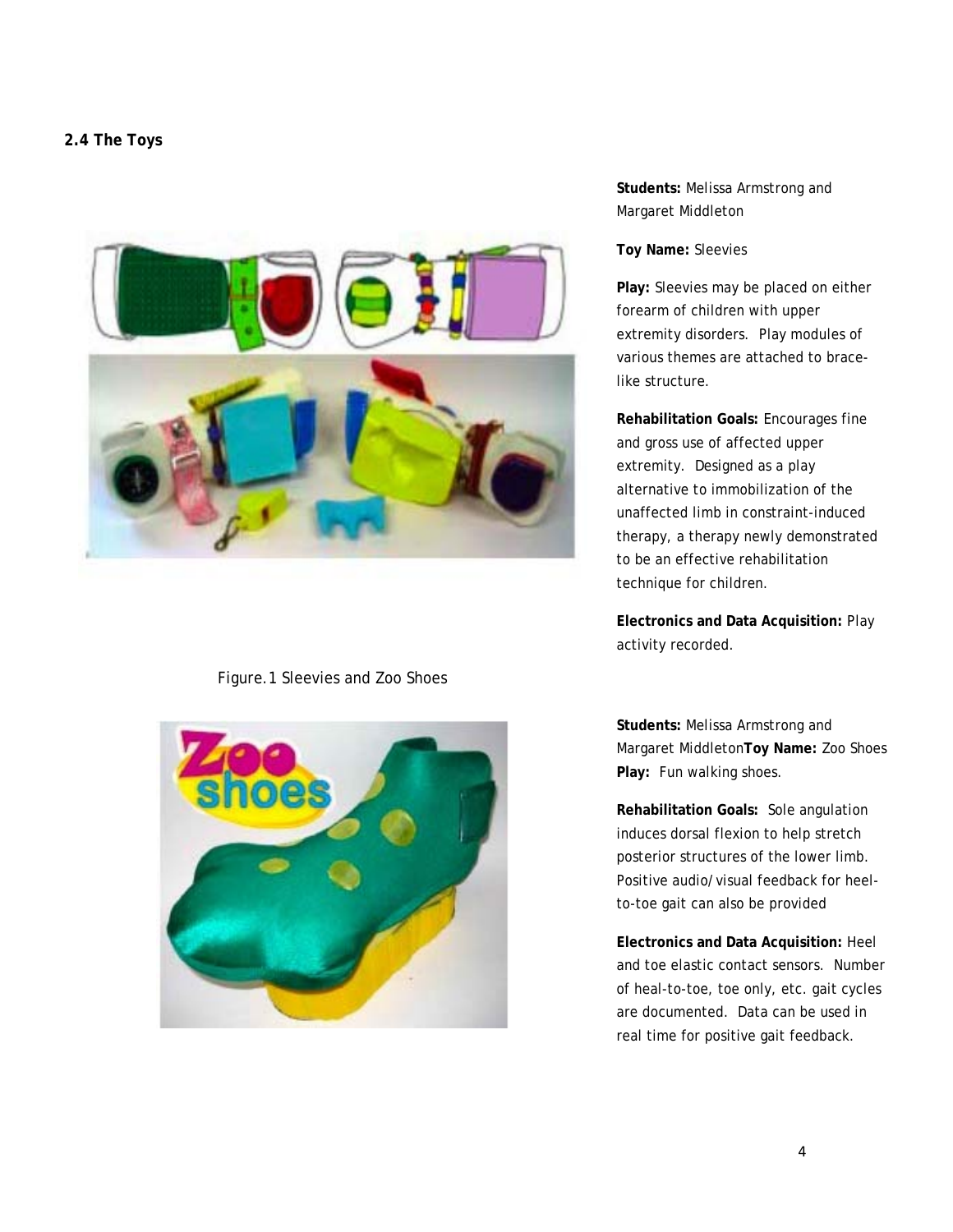

**Students:** Nicole Latorre, Hajin Lee, Sarah Lee, Cali Schottenfeld **Toy Name:** Climbing Rewards **Play:** Climbing with audio/visual buttons for rewarding sequence game play.

**Rehabilitation Goals:** Whole body exercise. Stretching posterior components of lower limb. Upper extremity grasp.

**Electronics and Data Acquisition:**  Reward button sequence programmable. Button activity recorded.

Figure.2 Climbing Rewards and Ice Cream Parlor



**Students:** Nicole Latorre, Hajin Lee, Sarah Lee, Cali Schottenfeld **Toy Name:** Ice Cream Parlor

**Play:** Role playing with Play-doh ice cream, ice cream scooper, cones, toppings, and aprons

**Rehabilitation Goals:** Unique donutshaped container induces forearm supination during ice cream scooping.

**Electronics and Data Acquisition:** Ice cream scooper is instrumented to record play activity.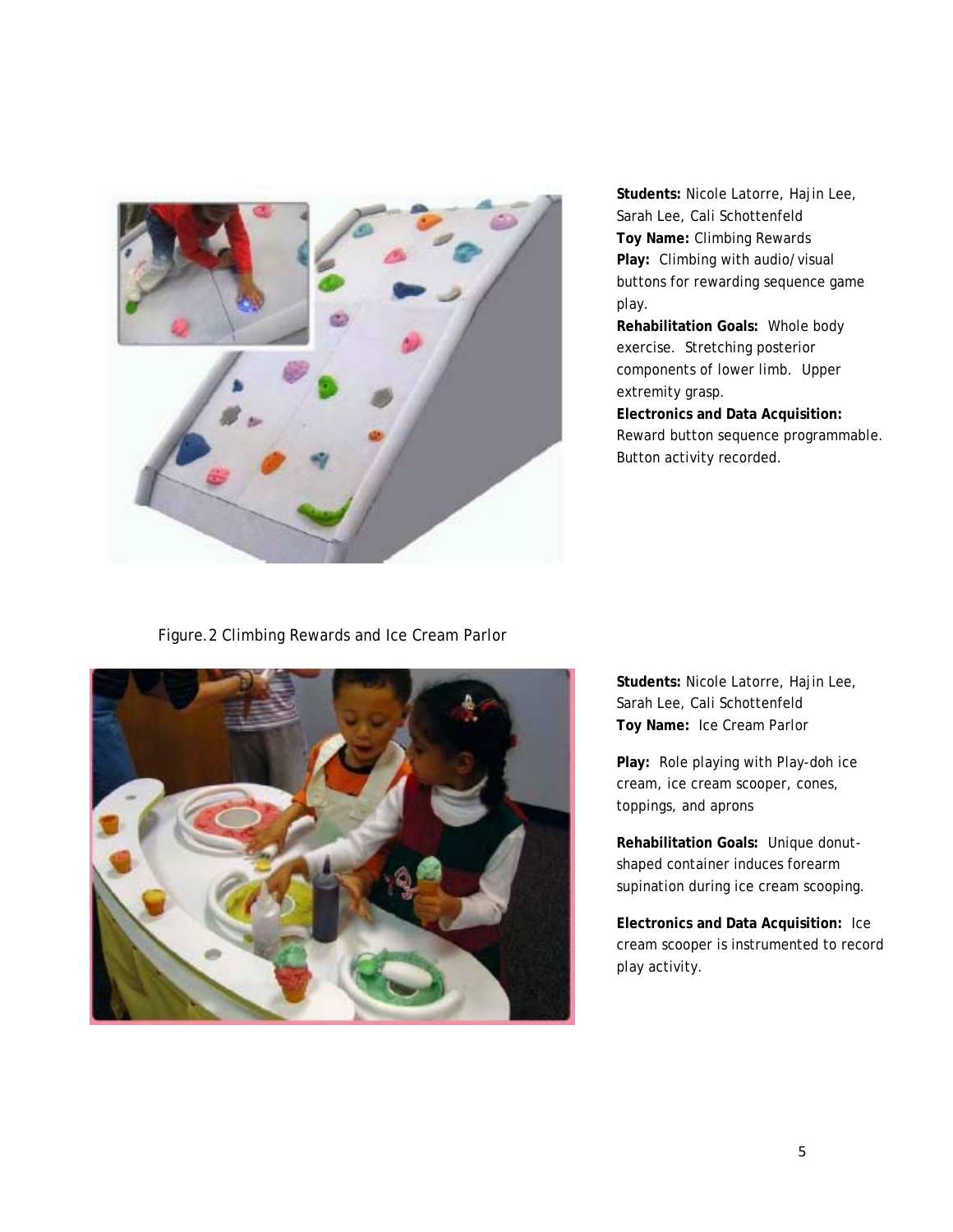

Figure.3 Roto- Launcher Kazaam

**Students:** Chung Sup Lee, Mike Scherer, Alexandra Surasky-Ysasi, Liam Wager

**Toy Name:** Roto-Launcher Kazaam

**Play:** Turning cranks builds pressure. At target pressure rocket (or butterfly) is launched. Target pressure and cranking resistance can be adjusted.

**Rehabilitation Goals:** Upper extremity motion with forearms in neutral supination/pronation.

**Electronics and Data Acquisition:** Light sequences provide visual feedback for target pressure (e.g. drag racing light tree). Play activity recorded.



Figure.4 Power Glove and Dino- Pull

**Students:** Chung Sup Lee, Mike Scherer, Alexandra Surasky-Ysasi, Liam Wager

**Toy Name:** Power Glove **Play:** The Power Glove replaces conventional toy remote controls. Standard thumb controls are eliminated and are mapped to the gross movements of wrist flexion/extension and forearm supination/pronation.

**Rehabilitation Goals:** Eliminates need for fine motor control in standard remote control toys and encourages play with gross motor movements. **Electronics and Data Acquisition:**  Control is mapped to orientation sensors. Play activity is recorded.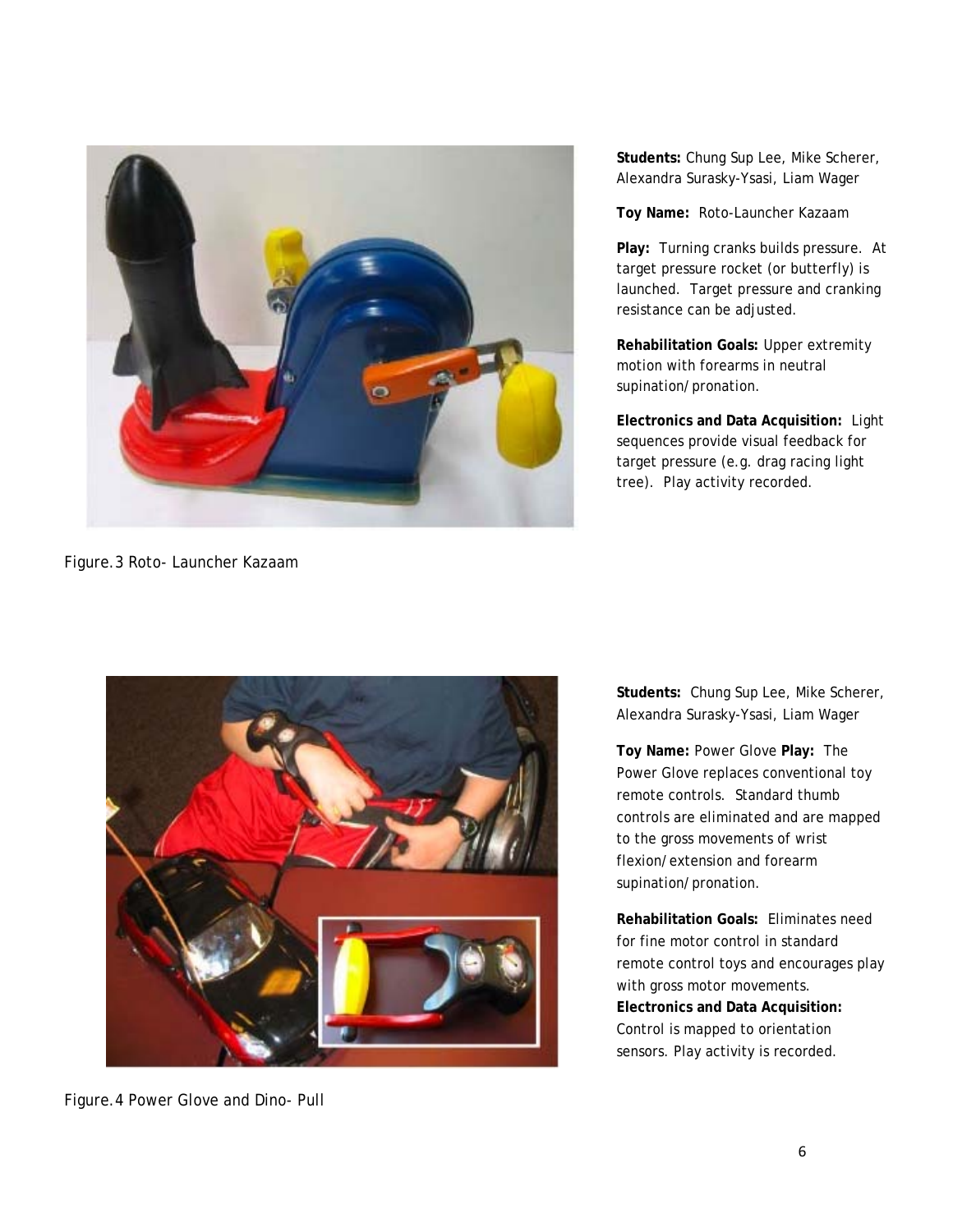

**Students:** Mary Davison, Mark Drew, Idil Ince

**Toy Name:** Dino-Pull

**Play:** Toy dinosaurs can be manipulated with audio/visual feedback.

**Rehabilitation Goals:** Dino-Pull is a toy designed to help children with cerebral palsy gain better gross and fine motor control of the upper extremities. Dino-Pull encourages arm extension, supination, and various types of crude and fine grasps.

**Electronics and Data Acquisition:**  Audio/video feedback can be programmed. Play activity is recorded.

**Students:** Mary Davison, Mark Drew, Idil Ince

**Toy Name:** Magna-Mitz

**Play:** A pair of semi-rigid mitts embedded with powerful magnets. A non-magnetic table, two tabletop games (a magnetic crayon holder and a spinning glitter ball), as well as eight collection game pods, accompany the mitts. Snail Crayon leaves a crayon trail as it is moved with the mitts. The Glitter Ball game can be spun with movement of the mitts. The Collection Pods are a group play toy.

**Rehabilitation Goals:** Wearing the mitts induces wrist and finger extension. Both tabletop games encourage the child to exercise moderate upper extremity control while maintaining supination.

**Electronics and Data Acquisition:** Play activity can be recorded either on mitts or table.



Figure.5 Magna Mitz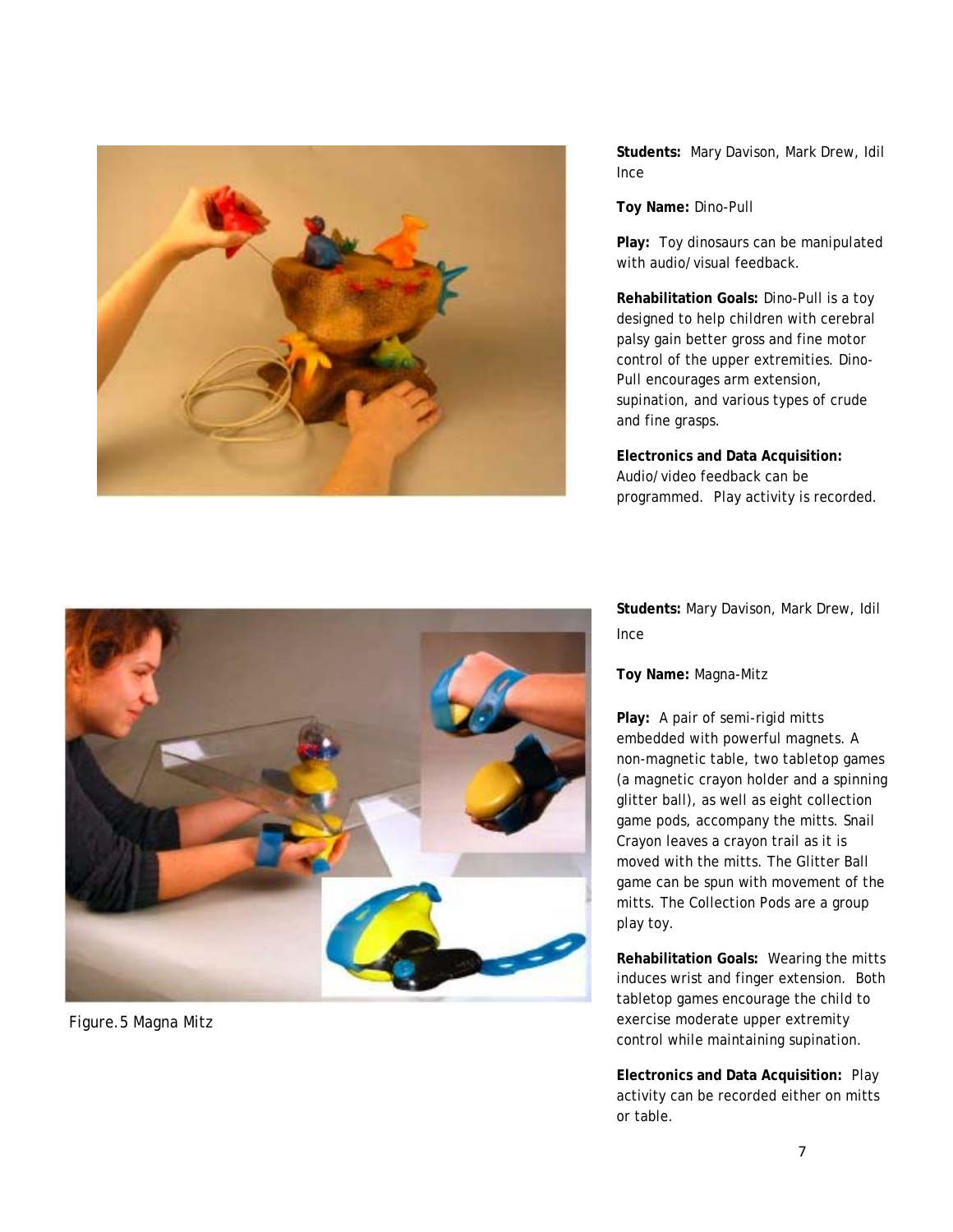# **2.5 Next Steps:**

Midway through the semester we decided to apply for a grant in order to further the development of this concept. We applied for and won a **RHODE ISLAND RESEARCH ALLIANCE, RHODE ISLAND SCIENCE AND TECHNOLOGY COUNCIL (STAC)** Grant, which went into effect starting January of 2007. The following are excerpts from the grant proposal as prepared by Dr. Crisco:

# **2.6 Project Goals:**

Brain injury, cerebral palsy and other neurological conditions create profound movement disorders in children, often leading to impaired use of the arm. Rehabilitation with physical therapy is critical for functional recovery. New rehabilitation techniques based on recent neuroscientific advances have been suggested to enhance recovery and to promote brain plasticity in patients following brain damage, however, these rehabilitation techniques have not focused on children nor have emerging methods, such as constraint induced therapy, capitalized upon the primary learning avenue for children playing.

 Our overall goal is to design, develop and evaluate toys that are actually rehabilitation technologies designed to incorporate new upper extremity rehabilitation methods in a pediatric population and state of the art technology. In addition to their rehabilitative role these toy-basedtechnologies will record play activity data to allow clinicians and therapists to track the patient's progress and generate hypothesis driven evaluation of rehabilitation through objective, quantitative measures.

## 2.7 **Collaborations:**

 This project will require a unique collaboration that will include Brown Medical School, Brown University, Rhode Islands Hospital, Meeting Street School, Afferent Corporation, Rhode Island School of Design, Bay Computer Associates, Inc. and Cornerstone Prototype Development Inc. Project administration, clinical support and patient recruitment will occur at Brown Medical School and Rhode Island Hospital. Afferent Corporation will provide expertise in clinical trials and pioneering neurotherapeutic medical devices to treat chronic neurological dysfunction. Afferent's lead technology enhances sensory function, which has been shown to be a key component in the recovery of brain function. These novel devices will be incorporated into the toys that interact directly with the child's arm. Rhode Island School of Design will continue their collaboration with the PIs to provide cutting-edge expertise in the design and fabrication of the toys. Bay Computer Associates, whose principal has worked with the PI for over a year, is a contract design firm that is experienced in the design of various electronics based systems ranging from consumer to FDA registered medical product.

# **3. Results and Discussions:**

The team developed 2 racecar controllers for use with existing H scale electric racecar sets. One focuses on wrist extension and the other on pronation and supination of the forearm.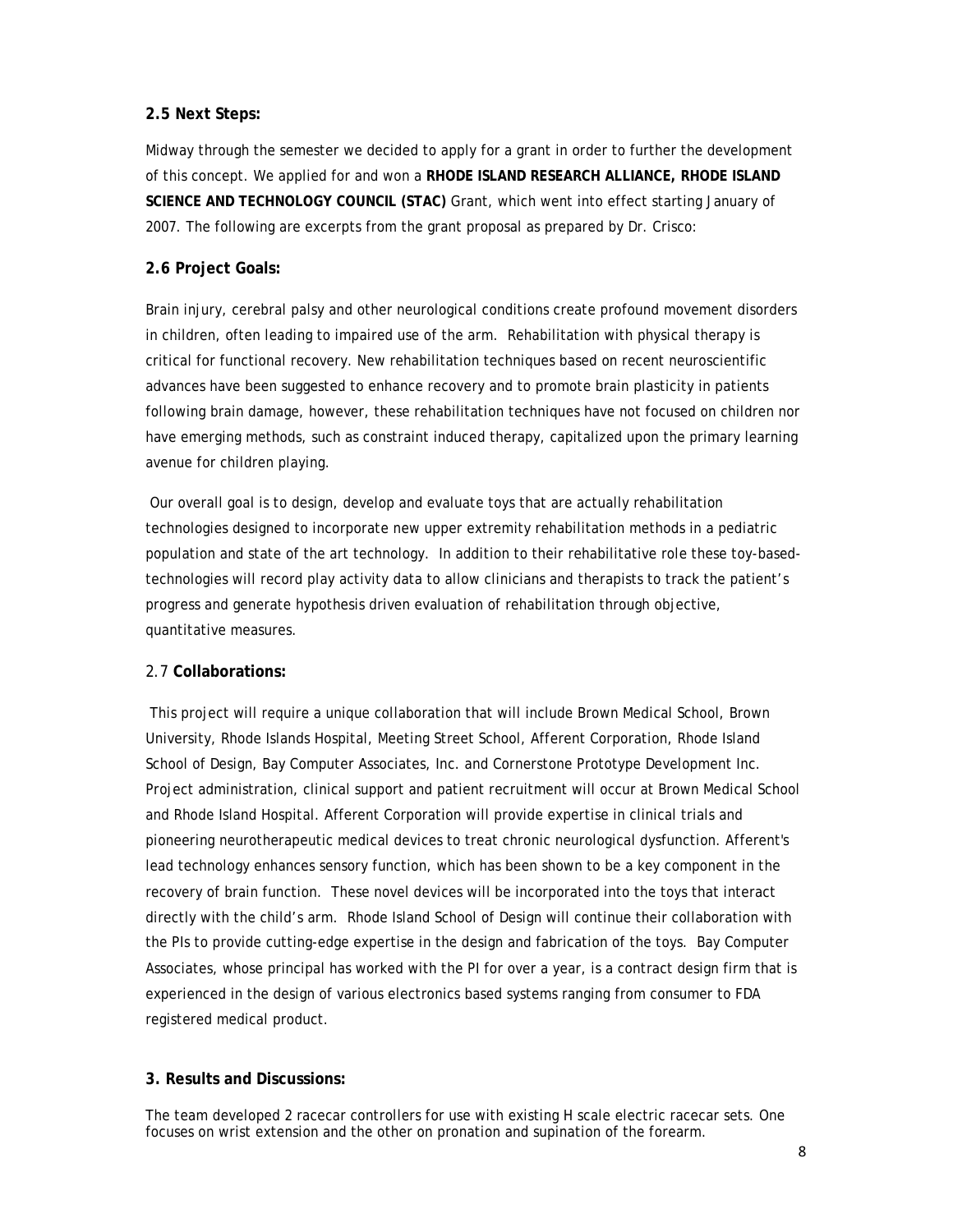The Power-glove is a controller for radio-controlled cars and other toys. It uses a combination of wrist extension and pronation/supination.

The 4<sup>th</sup> toy is a heart-shaped computer switch that also combines wrist extension and pronation/supination to activate features within computer game and other software as well as small electric toys that have multiple features. The following are images that represent the process of research and development:





Figure.6 Racecar Controller Test Models Figure.7 Wrist Extension Racecar Controller



Figure.8 Racecar Pronation/Supination Test Figure.9 Wrist Extension Racecar Controller





Figure.10 Computer Switch Concept Figure.11 Computer Switch Prototype

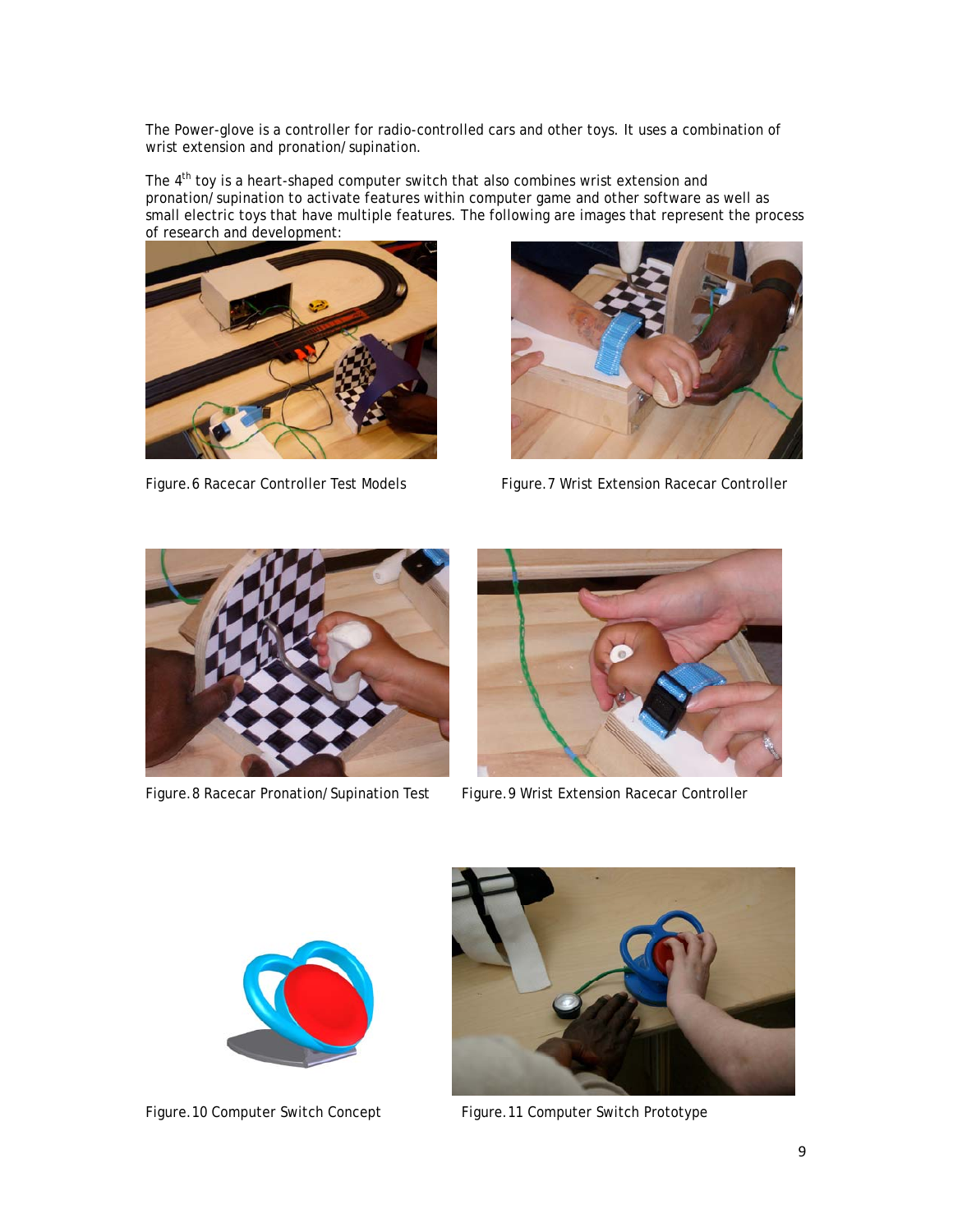

Figure.12 Power-Glove Concept Figure.13 Power-Glove Prototype





Figure.14 Assembly of Racecar Controllers Figure.15 Assembly of Power-Gloves





Figure.16 Presentation of Prototypes for Clinical Studies, June 2008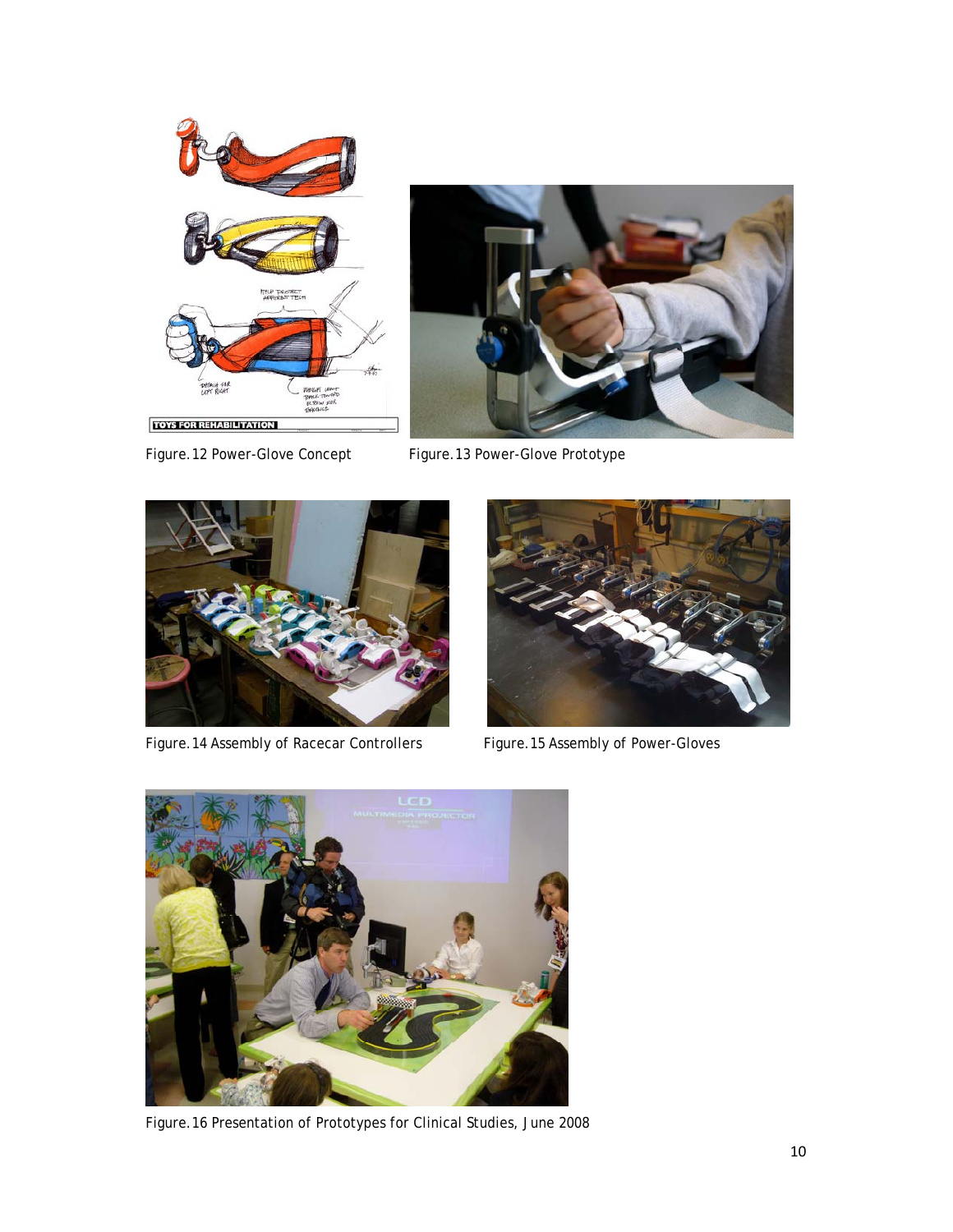## **3.1. Project Summary:**

## Brown Engineering and RISD Industrial Design

During the Toys for Rehabilitation Studio in the fall of 2006, design methodology was used as the structure of the 12-week course. Prototyping was highlighted as a critical thinking skill, and used early in the process to resolve form issues and to test ideas. Quick sketch models were instrumental in communicating across disciplines and with our advisors.

During grant funded year- long development project the same methods of quick sketch modeling and prototyping were used within our development group, and with our venders. Solid-Works 3-D modeling software was used to communicate with Cornerstone PD who built 3 the sets of toys for the clinical study. We decided to have Cornerstone fabricate the parts and pieces of the racecar controllers and hire design students at RISD to assemble the toys. This approach allowed us to keep the fabrication costs within budget, while allowing students who were not in the original studio to participate and learn about the project and the process.

RISD ID Students also participated in the preliminary testing phase with CP children patients at Hasbro Children's Hospital, and CP students at the Meeting Street School. The preliminary tests were done using adjustable simple models designed to help us understand the children's strength, range of motion, size and orientation of the hand, and other factors effecting the direction of our design development. Our target user group were children with semi-palegic movement disorders of the upper extremities. We observed a wide range of abilities among the children within our age range of 5 to 12 and as a result we focused on adaptability and adjustability as primary characteristics for our toy designs.

## **4. CONCLUSIONS:**

"The overall aim of this project is the development and evaluation of neurotherapeutic toys and related technologies," says Joseph "Trey" Crisco, Professor and Director, Bioengineering Laboratory Department of Orthopedics Brown Medical School/Rhode Island Hospital. "This initial clinical study under the direction of Dr. Karen Kerman is designed to evaluate the children's interaction with the toys, the technical capabilities of the toys and the toys' potential therapeutic benefit."

There was a great deal of satisfaction in moving a project from the classroom into the "real world" and being able to run the effort with the continued participation of students and interns from RISD, Brown University and Rhode Island Hospital. The use of quick 3-D visualization methods which worked so well in the studio class, proved to be invaluable when communicating between Cornerstone PD, Bay Computing, and the many therapists, the children with Cerebral Palsy, and our clinical advisors. The process made it possible to transcend the boundaries of the classroom and include multiple disciplines in state of the art research and development bringing within reach the great potential of serving an underserved population of children.